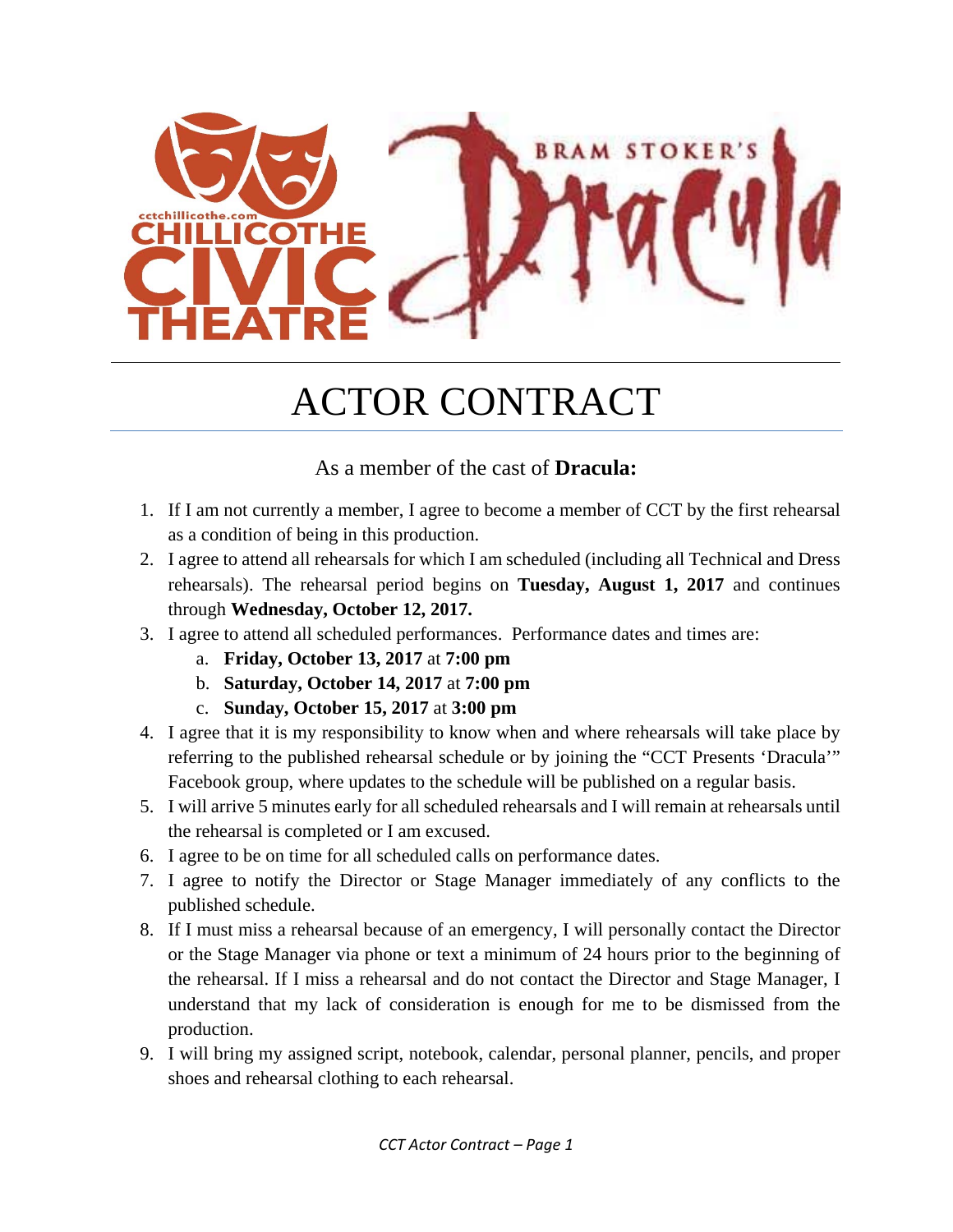- 10. I agree to return all loaned scripts and scores to CCT no later than the close of the final performance. I understand that I may purchase my script for \$10.
- 11. I agree to be **off-book with lines memorized no later than September 1, 2017**. In the event I cannot recall lines at a rehearsal, I may call "line" for a reasonable period of time after that date.
- 12. While at rehearsal I agree to focus my attention on the rehearsal process and will not play electronic games, text, or other such activities that may distract me or others from the purpose of rehearsal.
- 13. I agree to properly care for any costume pieces that are assigned to me, and will launder any washable items and return them to CCT within seven (7) days of show close. I further agree to furnish my own shoes and undergarments as indicated by the Director or Costume Designer.
- 14. I will not cut my hair or beard, change hairstyles or colors, or, in general, change my appearance in any way until after the show closes, unless explicitly instructed to do so by the Director or Costume Designer.
- 15. I agree that I will not invite guests to rehearsals without express, prior approval of the Director.
- 16. I agree to sell 10 tickets to the show (10 tickets per person or per family if more than one family member is cast) and one advertisement for inclusion in the program. I understand that all tickets must be paid for in advance. I also understand that I am responsible for participating in any marketing/publicity events that are scheduled, including distribution of posters/flyers, cast photo sessions, and the performance of excerpts at designated locations.
- 17. I agree to assist with the production in any capacity, including but not limited to, working on the set, helping in the costume shop, assisting the Box Office with publicity and marketing, etc.
- 18. I agree to participate in the strike of the show. Strike will occur after the Sunday evening performance.
- 19. While at rehearsals, work sessions or performances, I will promote and foster a professional attitude all times: dedicated, productive, positive, safe, pleasant, creative, and collaborative.
- 20. I will treat others with respect and courtesy at all times, and agree to abide by CCT's sexual harassment policy. I understand that I may be immediately dismissed from the production should I violate any of CCT's policies with regard to conduct.
- 21. I understand that I am responsible for attending at least ONE of the scheduled work days to assist CCT in non-production-related cleaning, organizing, moving, storing, etc. events.

#### **ACTOR/CREW MEMBER NAME:**

#### **DATE SIGNED:**